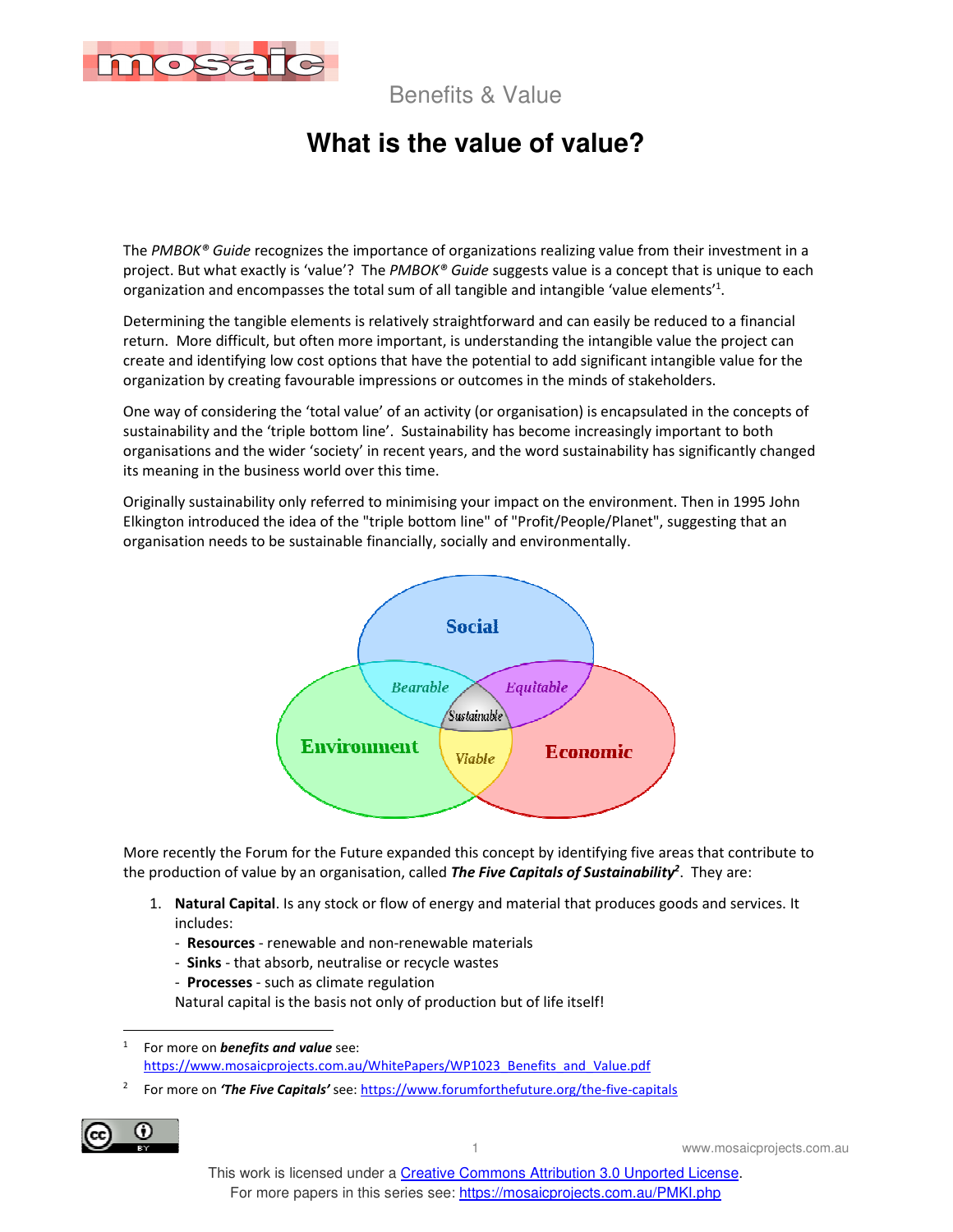

- 2. **Human Capital**. Consists of people's health, knowledge, skills and motivation. All these things are needed for productive work. Enhancing human capital through education and training is central to a flourishing economy.
- 3. **Social Capital**. Concerns the institutions that help us maintain and develop human capital in partnership with others; the way that people interact in the various teams within organisations, and how they relate through other networks, partnerships and less formal groupings such as families, communities, businesses, trade unions, schools, and voluntary organisations.
- 4. **Manufactured Capital**. Comprises the material goods or fixed assets which contribute to the production process rather than being the output itself such as buildings, machines, tools, communications networks, etc.
- 5. **Financial Capital**. Enables the other types of Capital to be owned and traded. But unlike the other types, it has no real value itself but is representative of natural, human, social or manufactured capital; e.g. shares, bonds or banknotes.



Each of these Five Capitals forms part of the value used by an organisation to generate its goods and services. The Forum for the Future believes that by maintaining and trying to increase stocks of these capital assets, we can live off the income without reducing the capital itself. The challenge is to use these different types of capital in ways that are wise, efficient, effective and sustainable.

Any one action or decision will not affect all of the elements of the 'triple bottom line' or the 'Five Capitals' but the right decisions or actions can build value in at least one of the dimensions, frequently two or more. One simple example is the now almost universal practice of cutting small 'viewing windows' in construction site hoardings – the cost is minimal, the value is improved safety (people don't need to stand near the gate to see what's going on) plus the PR value of letting people see the actual progress of the work to help offset the inconvenience of noise and dust. And as a consequence, the construction company's 'brand image' is enhanced.

The challenge is finding these valuable intangibles in your project, bearing in mind most of the value will be created in the minds of various stakeholders. One useful tool to help achieve this and uncover the full value spectrum of you project is Edward de Bono's 'other' thinking tool - *the Six Value Medals™*.

His 'medals' describe different types of value which are important to people and organizations, and against which we can perform a 'value scan' when making decisions or determining courses of action within the

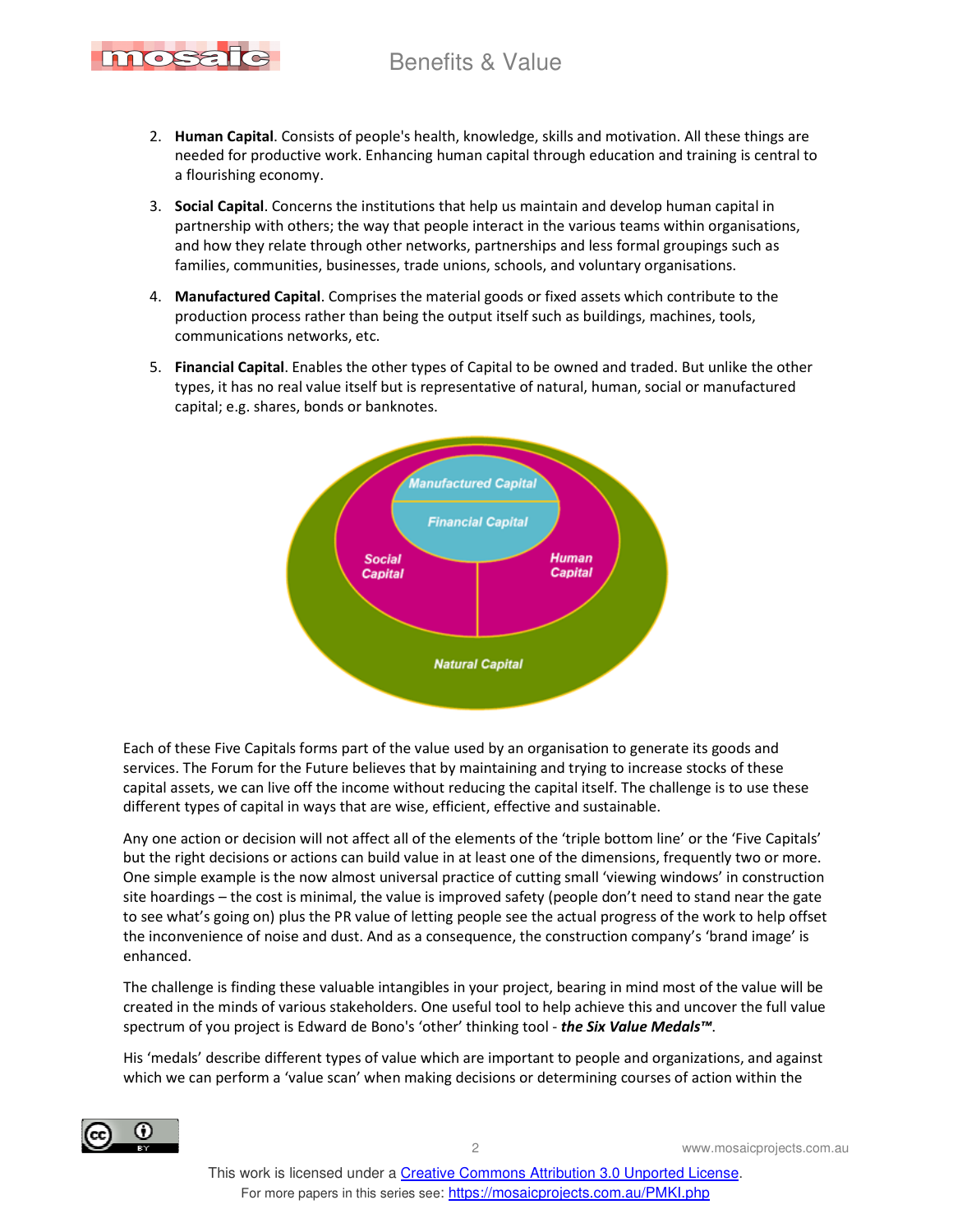

project. They offer an alternative view of what matters, and can help us uncover 'value' that we otherwise might overlook.



These are de Bono's Six Value Medals<sup>3</sup>:

- **Gold Medal: Human values**. Gold is precious, and so are people. The gold medal asks, what matters to the people? Human values include pride, achievement, a sense of belonging, hope, trust, and growth.
- **Silver Medal: Organisational values**. The silver medal asks, what matters to the organization? What are our goals as a company and how will a prospective action help us or hinder us in pursuit of these goals? Examples might include profits, market share or brand image.
- **Steel Medal: Quality values**. Steel must be as strong as possible. The steel medal asks what are the implications for quality? How will the decision at hand impact the quality of what we do?
- **Glass Medal: Creativity values**. Glass can take the shape of many functional, often beautiful and colourful objects. The glass medal covers change, innovation, simplicity and creativity. What is our ability to innovate and change in order to do things in a new or improved way?
- **Wood Medal: Ecology values**. Wood spotlights ecology values in the broadest sense. Is there a positive or negative impact to the environment if we take this option?
- **Brass Medal: Perceptual values**. Brass looks like gold but is not. Brass medal values examine appearances and perception. How will this action be interpreted?

These six groups of values give us different perspectives on the things that may be important to organizations and stakeholders, both as groups and as individuals. By using de Bono's Six Value Medals to define 'what matters', we can identify and assess the full spectrum of value, and prioritise actions to achieve the values that matter most, creating more value 'bang' for the investment.

Take a simple example, during the last organisational restructure the CEO's new office fit out covered up a duct in the wall – your project has to rip the side wall out of her office to access the duct and upgrade the cabling. Where's the extra value? Some possible 'medal' ideas include:

*Gold* – an internal news item showing the CEO cooperating with the project despite the inconvenience (this can work for Brass as well).

*Wood* – make sure the duct is accessible in future without the need for demolition work.

*Glass* – the repairs can be use to offer an opportunity to update the CEO's office colour scheme, ask her what colours she would like.

<sup>3</sup> For more on *6 Value Medals* see: http://debonothinkingsystems.com/tools/valuemedals.htm